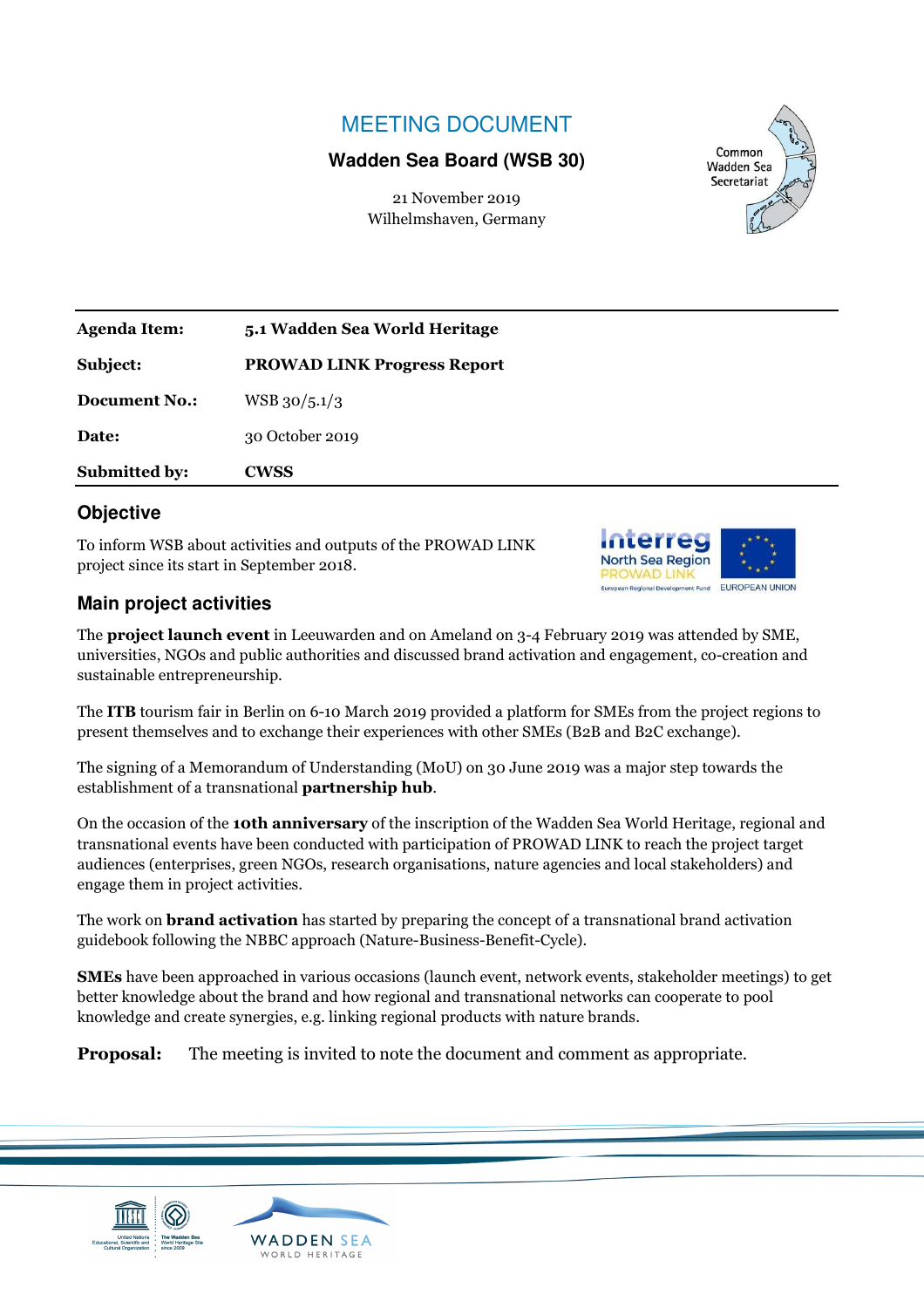# PROWAD LINK Project progress report

## **Executive Summary**

The PROWAD LINK project consortium of 14 project beneficiaries from Denmark, Germany, The Netherlands, Norway and the United Kingdom convened for the first time in Hamburg on 25 – 26 September 2018 and endorsed the **work plan** and the timeline for the project.

The **project launch event** in Leeuwarden and on Ameland on 3-4 February 2019 was attended by SME, universities, NGOs and public authorities and to discuss brand activation and engagement, co-creation and sustainable entrepreneurship. Presentation wager given by other current Interreg projects in the Wadden Sea Region, namely the Interreg A projects "Nakuwa" and "Waddenagenda", and the Interreg VB project" SalFar". Guest speakers from the Jurassic Coast (United Kingdom) and the Dolomites (Italy) shared their experience on brand activation and SME engagement. An excursion to SMEs on Ameland gave some practical insight to engaging with nature heritage brands.

The project was also presented the **ITB** tourism fair in Berlin on 6-10 March 2019 and provided a platform for SMEs from the project regions to present themselves and to exchange their experiences with other SMEs (B2B exchange). On the "ITB Sustainable Development Day", 7 March, the "PROWAD LINK" project and partnerships in sustainable development was set in focus.

The signing of a Memorandum of Understanding (MoU) for a strategic "Trilateral Partnership in support of the UNESCO Wadden Sea World Heritage" on 30 June 2019 was a major step towards the establishment of a transnational **partnership hub** covering Denmark, Germany and the Netherlands.

On the occasion of the **10th anniversary** of the inscription of the Wadden Sea World Heritage, regional and transnational events have been conducted with participation of PROWAD LINK to reach the project target audiences (enterprises, green NGOs, research organisations, nature agencies and local stakeholders) and engage them in the project activities. Under the slogan "One Wadden Sea. Two wheels. Three countries" a bike tour took place from 18 to 30 June 2019 in the Wadden Sea World Heritage Destination. The campaign raised awareness on the Wadden Sea's uniqueness and fragility, brought together people and entrepreneurs from different Wadden Sea regions, united the local anniversary celebrations carried out by local SMEs across the transnational site, and supported sustainable ways of experiencing the Wadden Sea World Heritage site.

The work on **brand activation** has started by preparing the concept of a transnational brand activation guidebook following the NBBC approach (Nature-Business-Benefit-Cycle). The NBBC approach was also successfully implemented by a German SME developing new and improved transnational products (Wadden Sea World Heritage merchandising) for retailers in Denmark, Germany and the Netherlands.

**SMEs** have been approached in various occasions (launch event, network events, stakeholder meeting) to get better knowledge about the brand and how regional and transnational networks can cooperate to pool knowledge and create synergies, e.g. linking regional products with nature brands.

Most activities in PROWAD LINK project are implemented according to the work plan. However due delays in procurement processes, employment of new staff or illness due to severe accidents, some activities are delayed. It is expected to catch up in the next project period.

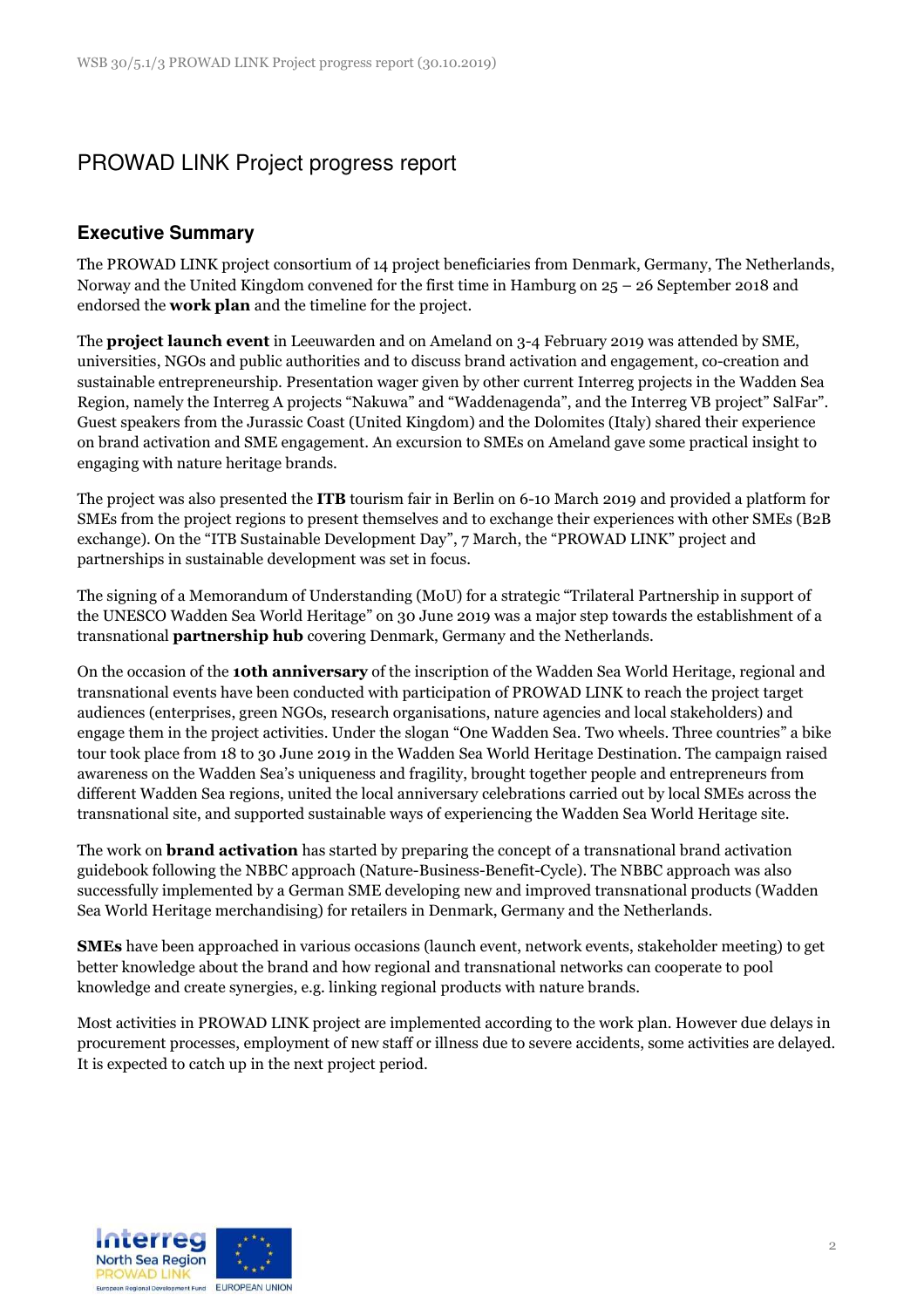## **Work package 1 Management**

Kick-off and launch events were organised in respectively 25- 26 September 2018 in Hamburg (D) and 4-5 February 2019 in Leeuwarden and Ameland (NL). Furthermore, project partners attended an Interreg seminar for approved projects in Zwolle (NL) on 6-7 February 2019.

The work plan for each WP and activities is drawn up and maintained as a living document. The subsidy contract was signed, and the partnership agreement was signed by all partners.

During the regular project meeting, which was organized by the Danish partners and took place on Fanø in May 2019, the progress in the project was discussed and the common objectives were outlined.

Active cooperation is being sought with fellow projects such as SalFar and Reframe, and other relevant projects. Representatives of other projects attended PROWAD LINK meetings enabling the experience exchange, so the regional "working groups" were installed for further cooperation.

In order to exchange regularly on the project progress, monthly conference calls with the steering group (representing WP leaders and activity leaders) were set, took place and will be carried out during the project lifetime. This regular exchange helps to understand the work of the other partners and prevents misunderstandings in the project implementation.

Close exchange between the project partners regarding the project reporting and financial reporting had been taking place in the period two in preparing the first full report.

Due to administrative reasons some partners had problems with employing new project staff (NLPV, NTNU). Additionally, some partners (LNV, WA) could perform only limited activities due to long sick leave of two project leaders in period 2. Fortunately, these problems were solved by now (September 2019) and it is expected to catch up in the next project reporting period.

## **Work package 2 Communication**

CWSS provided the basis communication tools for project partners and for general project information (poster, flyers and roll-ups in various languages, webspace) and prepared press releases for the kick-off meeting and the launch event. During the participation in regional events the stakeholders were informed about the project. A project communication plan was drafted by CWSS, reviewed by the partners and finalised in the first half of 2019.

The communication focussed on two major events where SMEs have been involved transnationally. 1. At the international tourism fair in Berlin (ITB, 6-10 March 2019), CWSS organized and supported the establishment of a stakeholder / business partner exhibition as B2B & B2C platform which was actively used by enterprises. 2. In order to provide an opportunity to local and regional stakeholders and SMEs to enhance their engagement with the Wadden Sea World Heritage brand, a transnational campaign (bike tour and joint final event) took place from 17 - 30 June 2019 celebrating the 10th anniversary of Wadden Sea World Heritage.

The project was also presented at the annual World Heritage Day in Hamburg on 2 June 2019 by opening the dialogue about the project goals in a broader forum and encounter with local people, for whom "their World Heritage Site" is an important cultural and historical reference point.

Further public relations work in sharing the project information through website, social media, newsletter took place as well as regional information markets for tourism SMEs.

## **Work package 3 Brand activation**

A tender for the brand activation activities was published and a Dutch consultant was contracted. Collection of information from the stakeholders has started by conducting four regional workshops (July – September 2019. This input fed into the strategic development of a transnational concept of brand activation. The draft brand